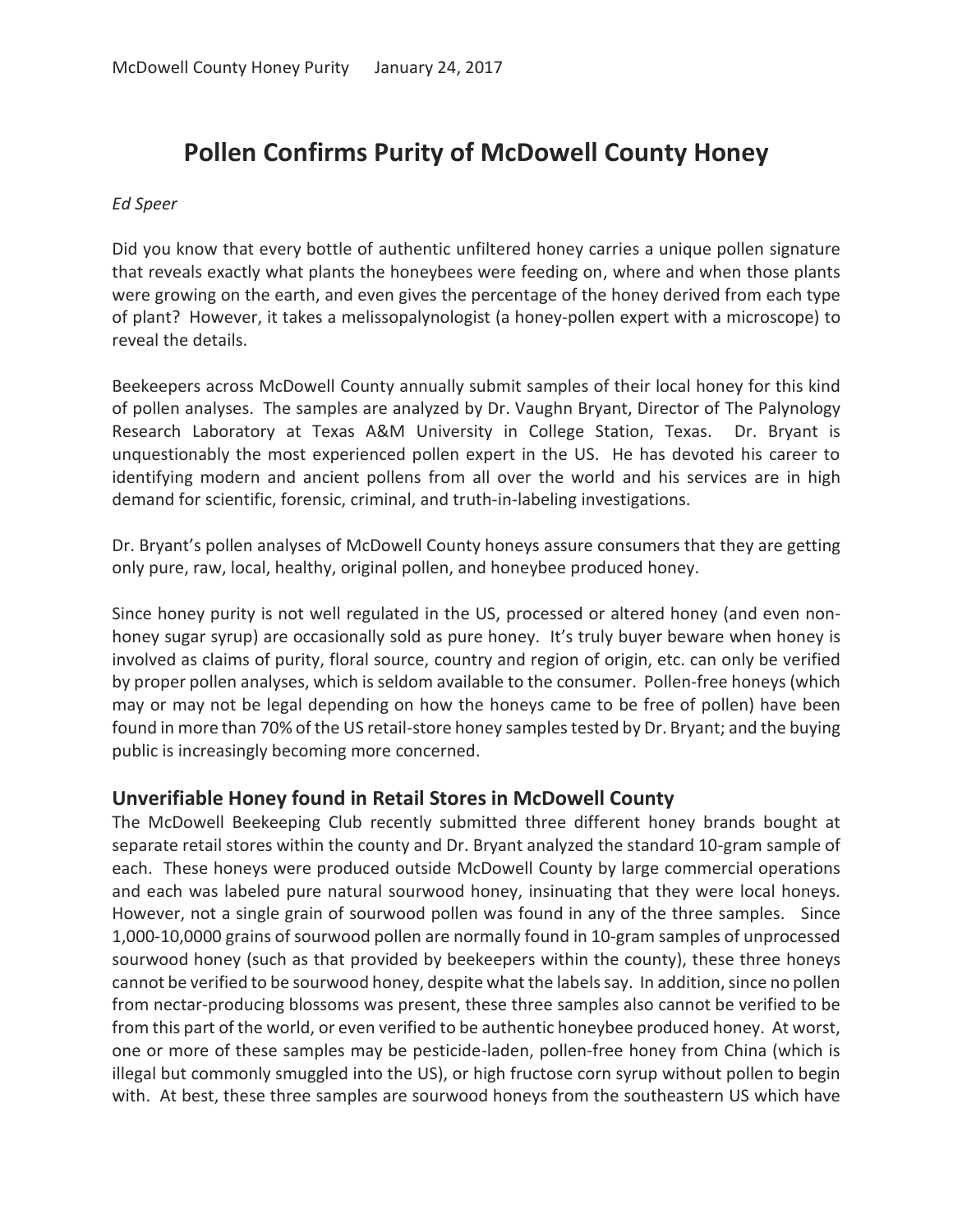had their original pollen removed and thus were pasteurized at the same time. Dr. Bryant reports: "The only time you would get this low of a pollen count [*in real honey*] is when a sample was HIGHLY FILTERED to remove the pollen."

### **Removing Pollen and Pasteurization**

Filtration of honey to remove pollen is accomplished by several methods involving high-heat pasteurization. Microfiltration employs heating the honey and using high pressure to force it through fine filters to remove most of the pollen grains. Ultrafiltration removes all the pollen but includes dilution of the honey with water, high heat and pressure to force it through extremely fine filters, followed by evaporation of the water again with high heat.

Note that the recommended pasteurization temperature for honey is 170 $^{\circ}$ F for 15 seconds or  $145^{\circ}$ F for 30 minutes---about the same as that for milk. Microfiltration typically heats honey to 150-170 $\textdegree$ F so it will more easily pass through the filter; therefore, removal of pollen by microfiltration also results in partial or complete pasteurization.

The US Department of Agriculture Honey Standards allow for the removal of pollen from honey if it does not alter the identity of the honey (thus ultrafiltration is disallowed). Most large honey producers based in the US employ microfiltration to produce processed honey that is pollen-free and pasteurized. This is the honey for sale in most retail stores in the US.

However, the issue of pollen-free pasteurized honey is highly contentious. On one hand, microfiltration retards crystallization and kills yeast and bacteria, allowing longer shelf life (and thus lower retail prices) as well as gives uniform color and taste; all consumer-desired advantages. On the other hand, removal of pollen and the high heat destruction of enzymes and live cultures may compromise the taste and nutritional value of the honey in ways unacceptable to many consumers.

If fact, many people feel that once stripped of its pollen, enzymes and live cultures, it is no longer true honey but instead is unhealthy sugar syrup, which is otherwise indistinguishable from simple corn syrup. By contrast, the room-temperature gravity-fed screening employed by local beekeepers when harvesting honey from their hives does not remove pollen nor otherwise change the nutritional value of the honey.

## **How to find Raw Original-Pollen Honey you can Trust**

The results of numerous honeys tested so far from various beekeepers across McDowell County, including the identification of every single grain of pollen, can be found on the Beekeeping Club's website at: *http//www.McDowellHoneybees.org* (follow link to **POLLEN SUMMARY**). Based on this widespread testing, we know that our locally produced honeys contain the expected and acceptable amounts and types of pollen---your assurance of the taste and quality of our pure, raw, natural, original-pollen McDowell County honeys.